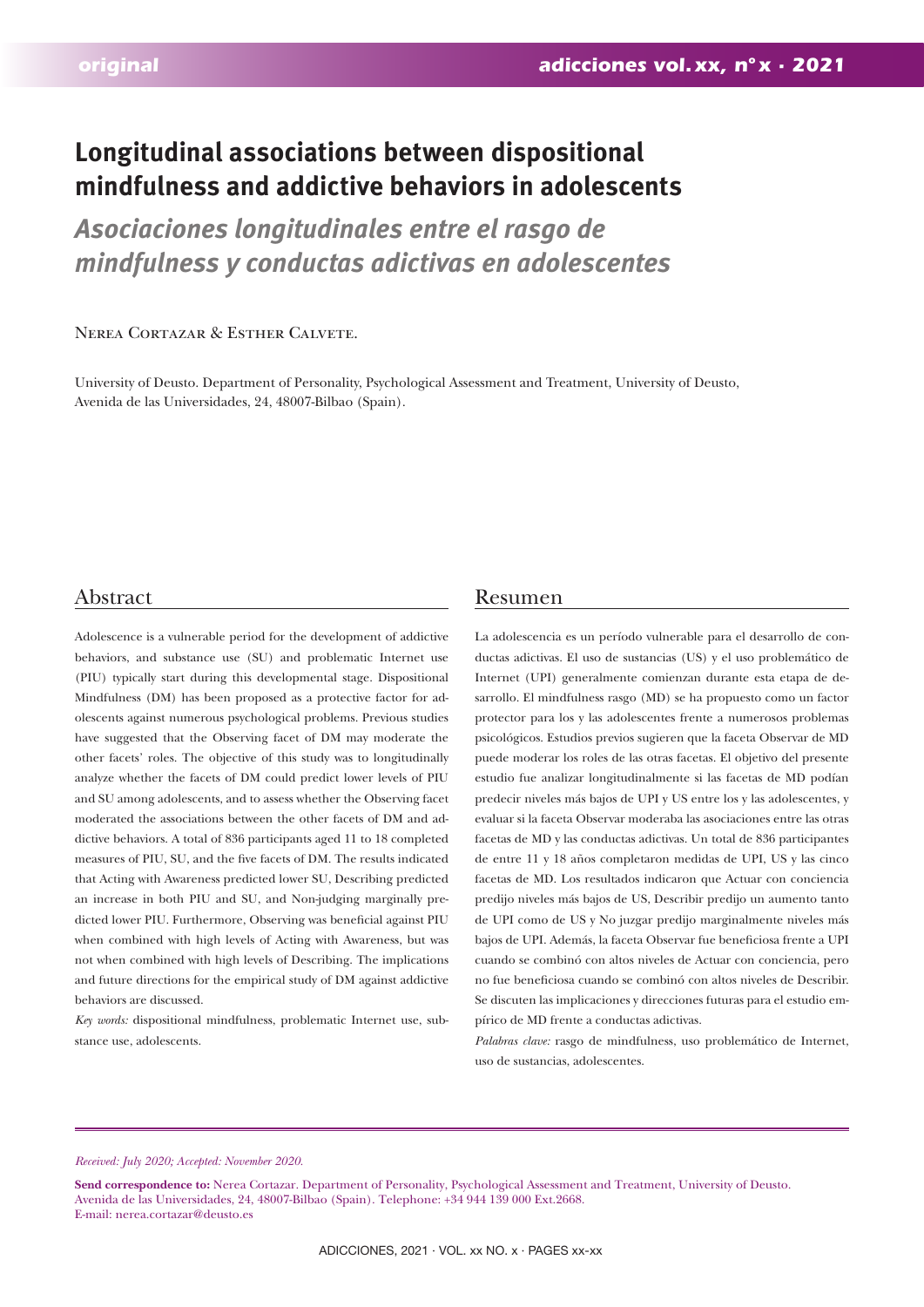dolescence is considered a developmental<br>
stage characterized by numerous changes at<br>
the biological, social, cognitive, and affective<br>
levels. These changes make this stage a vul-<br>
nerable period for adolescents to develo stage characterized by numerous changes at the biological, social, cognitive, and affective levels. These changes make this stage a vuladdictive behavior, as substance use (SU) normally begins in adolescence (Bava & Tapert, 2010). The average age at which SU begins to show an increased prevalence is 14 years, with first alcohol consumption typically occurring at this age, and first consumption of other illegal substances, such as cannabis and cocaine, occurring at 15 years (Spanish Drug Observatory, 2019). Additionally, in recent years, with the expansion of Internet use among young people, Internet addiction or problematic Internet use (PIU) has emerged. PIU is characterized by behaviors associated with poor control, continuous use, and cognitive concern regarding the Internet, which can carry a series of negative consequences in different areas of an individual's life (Caplan, 2010). The results of a study conducted with large sample of Spanish adolescents indicated that the prevalence of PIU was high, reaching 16.3% (Gómez, Rial, Braña, Golpe & Varela, 2017). These addictive behaviors are, in turn, related to higher levels of psychological and physical health problems (Brownlie et al., 2019; Restrepo et al., 2020). Further, different studies indicate that PIU and SU are related to each other (Gámez-Guadix, Orue, Smith & Calvete, 2013b).

Taking into account the rates of both risk behaviors and their early onset in adolescence, it is necessary to identify protective factors that help prevent the development of these problems. Recently, interest has increased in mindfulness-based interventions, with Dispositional Mindfulness (DM) serving as a beneficial factor in preventing the development of numerous psychological problems in different populations, including adolescents.

# *Dispositional Mindfulness, Substance Use, and Problematic Internet Use*

DM has been defined as a multidimensional construct (e.g., Baer, Smith, Hopkins, Krietemeyer & Toney, 2006; Bishop et al., 2004). Baer et al. (2006) indicate that it is a trait consisting of five different facets: (1) Observing: The ability to attend to internal and external experiences such as perceptions, thoughts, sensations or feelings; (2) Describing: The ability to describe internal experiences through words; (3) Acting with Awareness: The ability to be focused to one's activities at the moment; (4) Non-judging: The ability not to judge internal experiences such as thoughts and feelings; and (5) Non-reacting: The ability to avoid getting carried away by internal experience (Baer et al., 2006). These facets may have different roles, depending on the nature of a psychological problem (Cortazar & Calvete, 2019), emphasizing the importance of evaluating the trait of mindfulness through its different facets. However, one of the limitations to drawing conclusions regarding the role that DM has in protecting against different psychological problems is that many previous studies focus on one or only some facets of DM. Additionally, there are numerous scales to evaluate the construct, some of which are one-dimensional or focus only on some facets of DM. However, previous studies indicate that there is overlap between some facets as measured with different instruments. For example, the Mindful Attention Awareness Scale (MAAS-A; Brown, West, Loverich & Biegel, 2011; Spanish version: Calvete, Sampedro & Orue, 2014) has shown associations with the Acting with Awareness facet of the Five Facet Mindfulness Questionnaire (FFMQ; Quaglia, Braun, Freeman, McDaniel & Brown, 2016), and the Child and Adolescents Mindfulness Measure (CAMM; Greco, Baer & Smith, 2011; Spanish version: Guerra et al., 2019; Turanzas Romero, 2013) has shown associations with the Acting with Awareness and Non-judging facets of the FFMQ (Calvete & Royuela-Colomer, 2016).

At the cross-sectional level, some studies found that Acting with Awareness was associated with lower levels of PIU (Gámez-Guadix & Calvete, 2016), such as compulsive use of mobile phones and social networks (Apaolaza, Hartmann, D'Souza & Gilsanz, 2019; Kircaburun, Griffiths & Billieux, 2019). At the longitudinal level, Calvete, Gámez-Guadix, and Cortazar (2017a) found that all facets of DM (except Non-reacting) predicted lower PIU levels in adolescents.

Regarding SU, a meta-analysis indicated that, although many studies showed negative relationships with DM, these results are mixed, as other studies have not found these relationships or even found positive relationships (Karyadi, VanderVeen & Cyders, 2014). For example, in adolescents, scores on the CAMM, which combines Acting with Awareness and Non-judging, were associated with lower alcohol and marijuana consumption (Robinson, Ladd & Anderson, 2014), and Describing was associated with lower alcohol consumption (Fernández, Wood, Stein & Rossi, 2010). Likewise, the results of another cross-sectional study conducted with an adult clinical sample showed that these three facets of DM were negatively associated with SU (Bowen & Enkema, 2014). However, Karyadi et al. (2014) did not find significant associations for Observing or Describing, while Acting with Awareness, Non-judging, and Non-reacting showed significant negative associations. Moreover, most extant studies have been cross-sectional, and very few have been conducted with adolescent samples. A recent study with an adolescent sample did not find significant predictions between MAAS scores (i.e., Acting with Awareness) and SU (Calvete, Orue & Sampedro, 2017b).

The role of the Observing facet of DM has been debated. Although many previous studies have found that the Observing facet can be maladaptive in samples of non-meditators (e.g., Baer et al., 2006; Calvete, Fernández-González,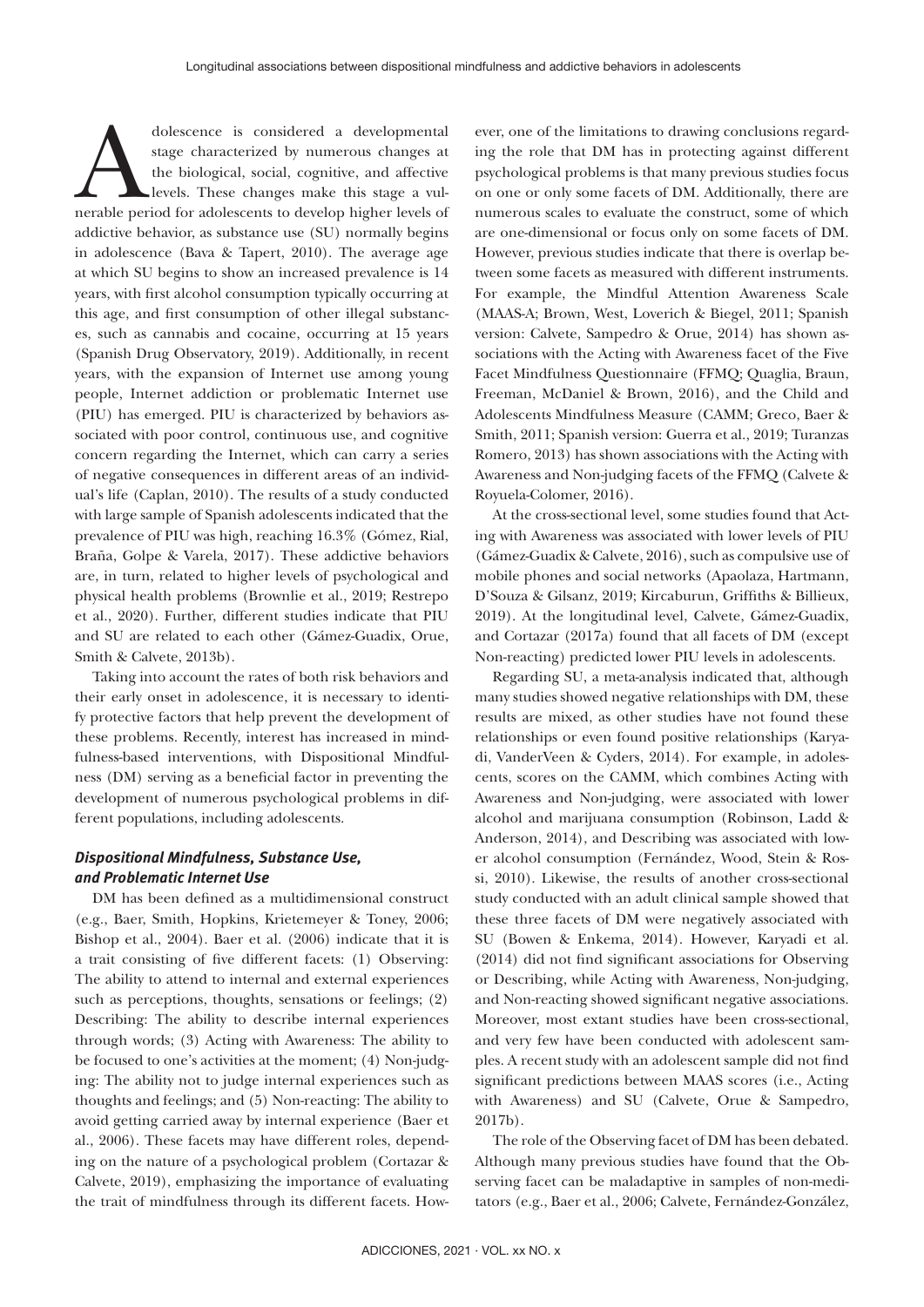Echezarraga & Orue, 2019; Royuela-Colomer & Calvete, 2016), some studies indicated that this facet can be beneficial when interacting with other DM skills for different psychological problems (e.g., Desrosiers, Vine, Curtiss & Klemanski, 2014; Eisenlohr-Moul, Walsh, Charnigo, Lynam & Baer, 2012). Specifically, in a sample of university students, Eisenlohr-Moul et al. (2012) found that Observing was associated with lower SU (i.e., tobacco and alcohol) only in interaction with other facets, such as Non-reacting. Contrastingly, Bowen and Enkema (2014) did not find significant support for this interaction. Furthermore, to our knowledge, there are no studies that evaluate the interactions between Observing and other facets of DM to examine changes in PIU. However, a recent meta-analysis (Sala, Rochefort, Priscilla Lui & Baldwin, 2020) suggested that Observing may be positively related to health behaviors when other DM skills are high, which indicates the need to evaluate how the combination of DM facets can influence health behaviors.

#### *Overview of the Current Study*

Although previous studies have evaluated the relationship between DM and risk behaviors such as PIU and SU, these studies generally used cross-sectional designs. Longitudinal studies are necessary to evaluate the extent to which facets of DM predict these risk behaviors. Furthermore, most previous studies have been conducted with adults; however, as mentioned above, these risky behaviors tend to emerge in adolescence. Finally, most existing studies examine DM through a single facet or a one-dimensional construct, making it difficult to determine the specific relationships between each facet and addictive behaviors or the potential interactions between Observing and the other facets.

Therefore, the main objective of the current study was to analyze whether the five facets of DM can predict lower levels of PIU and SU over time in a sample of adolescents. Based on a literature review, Describing, Acting with Awareness, Non-judging, and Non-reacting were expected to predict lower levels of PIU and SU over time. Likewise, the second objective was to evaluate potential interactions between Observing and the other facets of the DM construct in predicting changes in PIU and SU. The Observing facet was expected to predict lower levels of PIU and SU only when combined with high levels of other DM facets, thus mitigating the dysfunctional role that Observing may have in samples of non-meditators.

#### **Method**

#### *Participants*

A total of 836 students between the ages of 11 and 18  $(M_{\text{max}} = 14.65 \text{ years}, SD = 1.74)$  comprised the baseline of the current study (423 girls and 413 boys). The distribution by age was: 11 (7.4%), 12 (17.2%), 13 (9.9%), 14 (16.5%), 15 (24.4%), 16 (15.8%), 17 (8%), and 18 (0.7%). Of this initial sample, 650 students participated in the study's second wave (retention rate =  $77.75\%$ ). The criteria suggested by the Spanish Society of Epidemiology (2000) were followed to calculate participants' socioeconomic status: 13.6% low, 15.5% low-medium, 29.1% medium, 16.2% high-medium, and 25.7% high.

#### *Procedure*

The participants were students at six randomly selected schools from the entire list of public and private schools in Araba and Bizkaia (Spain). More specifically, two public and four private schools participated in the study. The students participated voluntarily with the consent of their parents or legal guardians. The schools' directors were informed of the study's goals, and after receiving their approval, we sent them information about the research aims and their respective informed consent to the students and their parents. All students completed the questionnaires in their classrooms with a researcher present, and their responses were anonymous. We linked their answers over the two waves of the study (six months apart) using a code that only the participants knew. The Ethics Committee of the University of Deusto approved this study.

#### *Measures*

*Dispositional Mindfulness*. DM was assessed with the Spanish version of the FFMQ adapted to adolescents (Baer et al., 2006; Royuela-Colomer & Calvete, 2016). This self-report questionnaire assesses the five facets of DM (i.e., Observing, Describing, Acting with Awareness, Non-judging, and Non-reacting) with 39 items. Items are answered on a Likert scale ranging from 1 (*never or rarely true*) to 5 (*very often or always true*). Some sample items are "I can easily put my beliefs, opinions, and expectations into words;" "When I do things, my mind wanders off and I'm easily distracted;" and "I perceive my feelings and emotions without having to react to them." The psychometric properties of FFMQ in children and adolescent samples have been examined in previous studies (for a review, see Cortazar, Calvete, Fernández-González & Orue, 2020). In the present study, Cronbach's α coefficients were .75, .75, .82, .86, and .68, for Observing, Describing, Acting with Awareness, Non-judging, and Non-reacting, respectively.

*Problematic Internet Use.* PIU was assessed with the Generalized Problematic Internet Use Scale 2 (GPIUS2; Caplan, 2010). The GPIUS2 is a 15-item self-report questionnaire that measures generalized and PIU. Items are answered using a Likert scale ranging from 1 (*strongly disagree*) to 6 (*strongly agree*). Some sample items are "When I haven't been online for some time, I become preoccupied with the thought of going online" and "I find it difficult to control my Internet use." For the present study, total PIU scores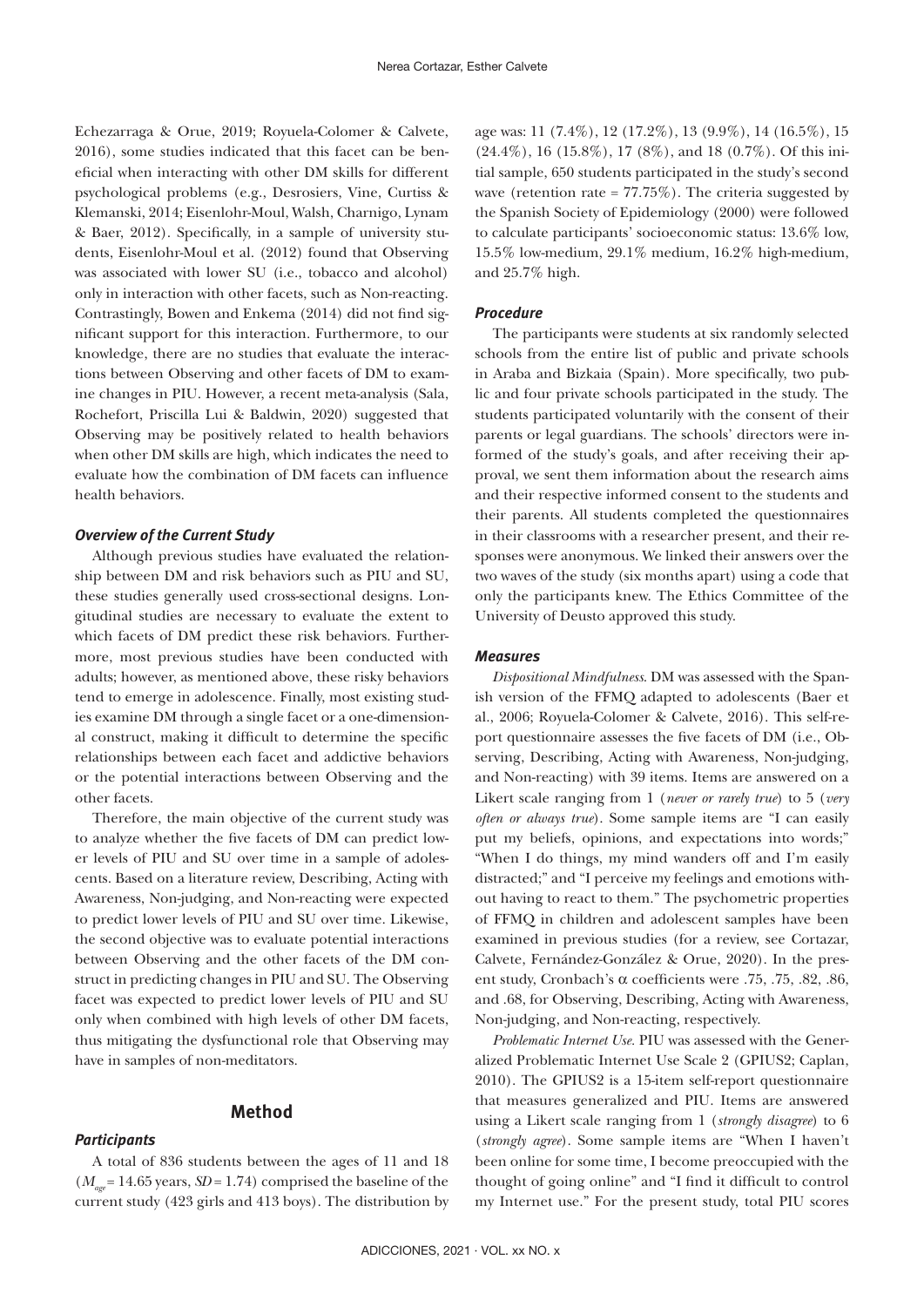were used, and we used the Spanish version of the GPIUS2 (Gámez-Guadix, Orue & Calvete, 2013a). The psychometric properties of the GPIUS2 were found to be adequate in both the original and Spanish versions (Caplan, 2010; Gámez-Guadix et al., 2013a). In this study, Cronbach's α coefficients for the total score were .92 at Time 1 (T1) and .91 at Time 2 (T2).

*Substance Use*. SU was assessed with the Adolescents Drugs Abuse Inventory (Calvete & Estévez, 2009). This self-report scale comprises nine items about the frequency of consumption of different substances. In the present study, we assessed the frequency of consumption of alcohol, marijuana, hashish, cocaine, speed, and ecstasy. Items are answered using a Likert scale ranging from 0 (*never*) to 5 (*daily*). In the present study, Cronbach's α coefficients for the total score were .64 at T1 and .65 at T2.

#### *Data Analyses*

Little's MCAR test indicated that missing data was not random,  $\chi^2$  (103) = 218,  $p < .000$ . Those who only participated in the first wave scored lower on Acting with Awareness (*t* = −2.81, *p* = .005, *d* = −0.23) and Non-judging (*t* = −3.31, *p* = .001, *d* = −0.27) and higher on PIU (*t* = 2.59, *p* = .01, *d* = 0.23), SU (*t* = 6.17, *p* = .000, *d* = 0.63), and age (*t* = 8.99,  $p = .000$ ,  $d = 0.75$ ). Thus, to manage missing values, we used the Full Information Maximum Likelihood (FIML) method with MPLUS 8. The hypothesized model included: (1) cross-sectional associations between all study variables at T1 and T2, (2) autoregressive paths from variables at T1 to the same variables at T2 (PIU and SU), (3) cross-lagged predictive paths from T1 DM dimensions to T2 PIU and SU, and (4) predictive paths from the interaction terms between Observing and the other four DM dimensions (i.e., Acting with Awareness x Observing, Non-judging x Observing, Describing x Observing, and Non-reacting x Observing). Following the standard procedure for examining moderation effects, all DM dimensions were transformed into z scores at T1. The interaction figures were created by means of a macro by Dawson (2018).

The model's goodness-of-fit was evaluated using the comparative fit index (CFI), non-normative fit index (NNFI), root mean square error of approximation (RMSEA), and standardized root mean square residual (SRMR). Generally, CFI and NNFI values of .90 or higher reflect good fit, and RMSEA and SRMR values lower than .08 indicate excellent fit (Hu & Bentler, 1999).

Preacher and Coffman's (2006) calculator was used to conduct a power analysis, that is, to calculate the probability of detecting an effect, if there is a true effect present to detect. The power in the present study was 99.9% for a sample of 836 participants. All data are available at the Open Science Framework (https://osf.io/p2967/).

# **Results**

#### *Descriptive Statistics and Correlational Analysis*

Table 1 shows the descriptive statistics and correlation coefficients between all study variables. Generally, the dimensions of DM were negatively associated with PIU and SU at T1 and T2. Specifically, Acting with Awareness and Non-judging were negatively associated with both PIU and SU at both timepoints, while Describing was negatively associated only with PIU at T1. PIU and SU were positively associated with each other at both timepoints.

#### *Predictive Model*

The predictive model via path analysis displayed excellent fit indices  $c^2(36, N = 836) = 1085.063$ , RMSEA = .052  $(90\% \text{ CI } [.034-.072])$ , SRMR = .02, NNFI = .92, CFI = .98. The model explained 42% of the variance of PIU at T2, and 50% of the variance of SU at T2.

Figure 1 displays the significant and marginally significant longitudinal paths of the model. The autoregressive paths for PIU and SU were statistically significant, indicating the high stability of both variables over time. Regarding predictive paths from T1 DM dimensions to measures of addictive behaviors at T2, Acting with Awareness predicted lower SU, and Non-judging marginally predicted lower PIU; however, Describing predicted an increase in both PIU and SU. Furthermore, an interaction term between Acting with Awareness and Observing predicted changes in PIU.

Figure 2 shows the form of this interaction for adolescents that scored low  $(z = -1)$  and high  $(z = 1)$  on the Acting with Awareness and Observing dimensions. The predictive association between T1 Observing and T2 PIU was negative when Acting with awareness was high. Finally, an interaction term between Describing and Observing marginally predicted changes in PIU. Figure 3 shows the form of this interaction for adolescents that scored low (z  $= -1$ ) and high (z = 1) on these dimensions. The findings indicated that Observing could predict less PIU only when Describing was low.

# **Discussion**

The present study longitudinally evaluated the role that the differentiated facets of DM have in protecting against PIU and SU. Likewise, taking into account the maladaptive role of the Observing facet in the face of numerous problems, the interactions between Observing and the other facets of DM were evaluated to predict changes in PIU and SU.

Cross-sectional results, in accordance with previous studies (e.g., Kircaburun et al., 2019; Robinson et al., 2014), indicated negative associations between most of the DM facets (i.e., Acting with Awareness, Non-judging, and Describing) and both SU and PIU. At the longitudinal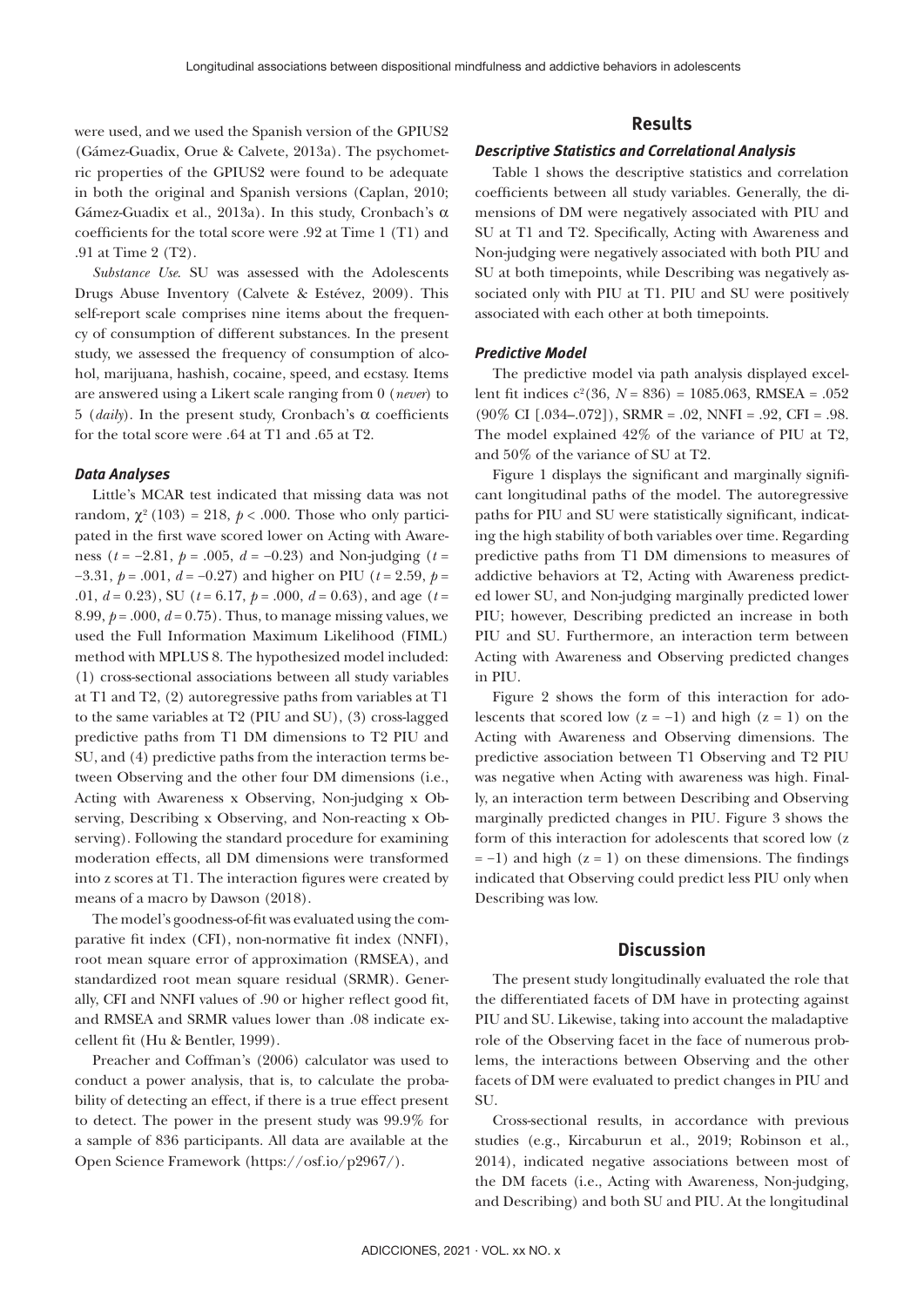#### Nerea Cortazar, Esther Calvete

|                       | $\mathbf{1}$         | $\overline{2}$       | 3                    | 4        | 5                    | 6        | $\overline{7}$ | 8       | 9       | 10    |
|-----------------------|----------------------|----------------------|----------------------|----------|----------------------|----------|----------------|---------|---------|-------|
| 1. T1 PIU             |                      |                      |                      |          |                      |          |                |         |         |       |
| 2. T1 SU              | $.15***$             |                      |                      |          |                      |          |                |         |         |       |
| 3. T1 0               | .04                  | .04                  |                      |          |                      |          |                |         |         |       |
| 4. T1 D               | $-.10$ <sup>**</sup> | $-.03$               | $.22**$              |          |                      |          |                |         |         |       |
| 5. T1 AA              | $-.37$ <sup>**</sup> | $-.25$ **            | $-.10$ <sup>**</sup> | $.25***$ |                      |          |                |         |         |       |
| 6. T1 N               | $-.34$ <sup>**</sup> | $-.10$ <sup>**</sup> | $-.27$ <sup>**</sup> | $.17***$ | $.40**$              |          |                |         |         |       |
| 7. T1 NR              | $-.02$               | .04                  | $.41**$              | $.37**$  | $-.04$               | $-.10**$ |                |         |         |       |
| 8. T <sub>2</sub> PIU | $.63**$              | $.16**$              | .02                  | $-.03$   | $-.27$ <sup>**</sup> | $-.27**$ | $-.01$         |         |         |       |
| 9. T <sub>2</sub> SU  | $.13**$              | $.65**$              | .05                  | .03      | $-.21$ **            | $-.09*$  | .02            | $.16**$ |         |       |
| 10. Age               | $.30**$              | $.52**$              | $.07^*$              | $-.02$   | $-.34**$             | $-.19**$ | .02            | $.30**$ | $.44**$ |       |
| Mean                  | 1.90                 | 0.32                 | 2.81                 | 3.16     | 3.50                 | 3.67     | 2.71           | 1.90    | 0.30    | 14.65 |
| SD                    | 0.91                 | 0.47                 | 0.74                 | 0.67     | 0.75                 | 0.82     | 0.65           | 0.87    | 0.49    | 1.74  |

Table 1. *Correlations coefficients between variables and descriptive statistics.*

*Note*. T1 = Time 1; T2 = Time 2; PIU = Problematic Internet use; SU = Substance use; O = Observing; D = Describing; AA = Acting with awareness; NJ = Non-judging;  $NR = Non-reacting. * p \cdot .05. * p \cdot .01.$ 



*Figure 1.* Statistically significant longitudinal paths of the general model.

*Note.* T1 = Time 1; T2 = Time 2; PIU = Problematic Internet use; SU = Substance use; AA = Acting with Awareness; NJ = Non-judging; NR = Non-reacting; DES = Describing; O = Observing. Values provided are standardized coefficients. \*p < .05. \*\*p < .01. \*\*\*p < .001. The broken lines represent marginally significant paths (p = .07).





*Figure 2.* Interaction between Acting with Awareness and Observing for PIU. *Note.* PIU = Problematic Internet use; AA = Acting with Awareness.

*Figure 3.* Interaction between Describing and Observing for PIU. *Note.* PIU = Problematic Internet use.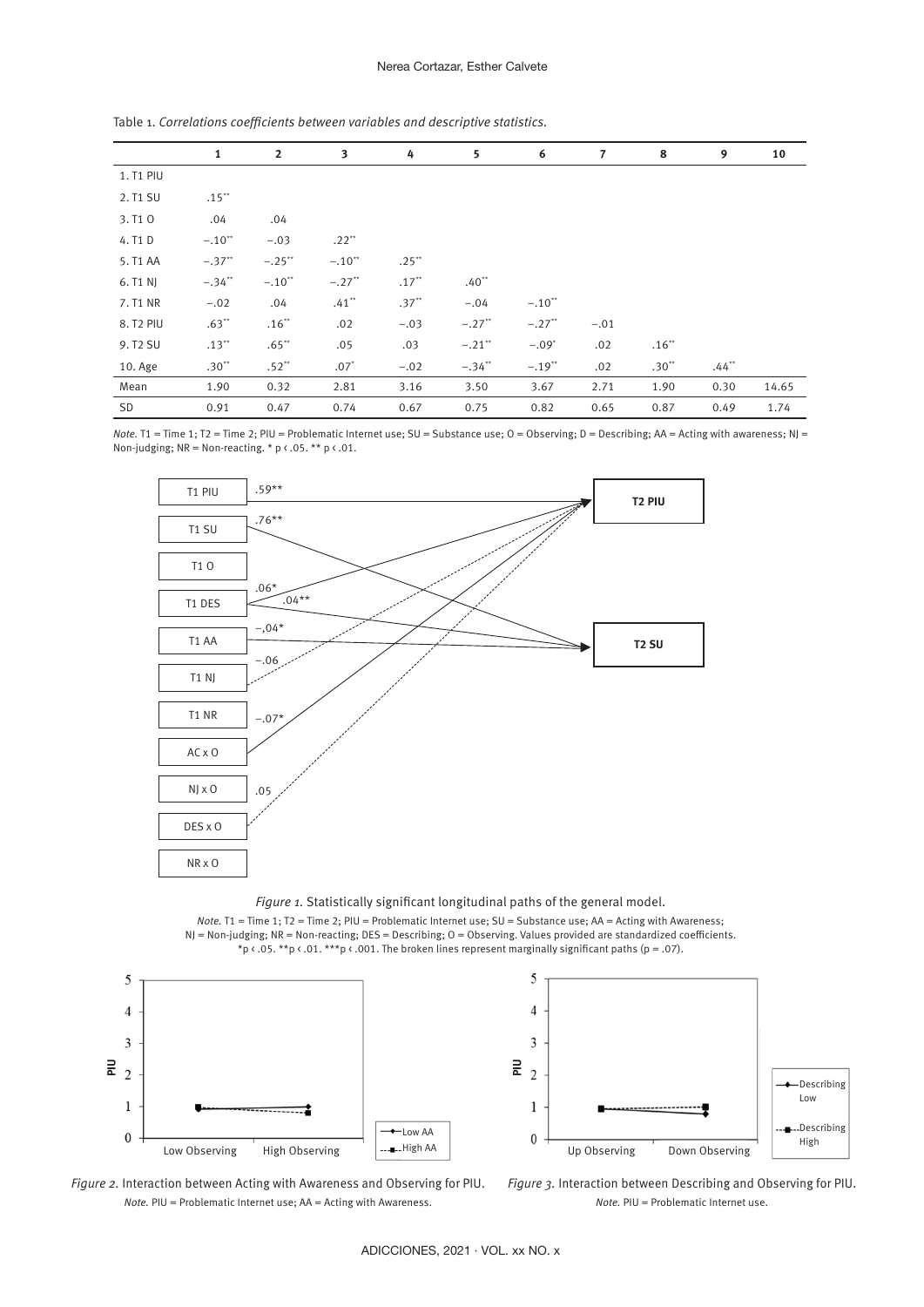level, the Acting with Awareness predicted lower SU levels and Non-judging marginally predicted lower PIU levels over time, which was consistent with the results of previous studies (e.g., Calvete et al., 2017a; Robinson et al., 2014). It has been suggested that adolescents who are more able to not judge their internal experiences and who can act conscientiously may be more likely to accept their negative emotions and realize when they are not behaving in a healthy manner (Sala et al., 2020). Therefore, they may be less likely to attempt to alleviate their emotional distress through SU or PIU than other adolescents.

Contrary to previous studies (e.g., Bowen & Enkema, 2014; Calvete et al., 2017a), Describing predicted increased levels of both PIU and SU. Furthermore, Describing appeared to have a maladaptive role for PIU, especially in combination with high levels of Observing. There are several tentative explanations for these findings. It has been suggested that describing and labeling in words what one feels, if not done properly, may lead to less participation in health-promoting behaviors (Sala et al., 2020). Additionally, it may be that adolescents who observe and describe their emotions the most are those who experience the most negative emotions, and the association between negative emotions and addictive behaviors (Kassel et al., 2007) could therefore explain this result.

In the present study, Observing was not found to be significantly predictor of either SU or PIU. This finding was in line with the results obtained in a meta-analysis conducted by Karyadi et al. (2014), which indicated Observing could not predict SU; however, it contrasted the results obtained by Calvete et al. (2017a), who found that Observing played an adaptive role in relation to PIU. This difference could be because Calvete et al. (2017a) only examined direct paths between DM facets and PIU, while the current study included the interaction terms between Observing and the other facets. In fact, the present results are consistent with previous literature that highlights that this facet can be beneficial in interaction with other DM facets (Desrosiers et al., 2014; Eisenlohr-Moul et al., 2012). In this study, Observing was beneficial against PIU when combined with high levels of Acting with Awareness. Numerous studies have shown how the Observing facet is more adaptive in samples of meditators (e.g., Baer et al., 2006; 2008), which indicates that they may be more able than others to act with awareness, not judge internal experiences, and not react impulsively. Thus, it appears that Observing can protect adolescents from PIU only when they also have the ability to act with awareness. In fact, these results are consistent with the idea that those who score high on Observing should try to develop the Acting with Awareness facet (Sala et al., 2020).

## *Limitations and Future Research*

The present study has some limitations. First, all evaluations were conducted using self-report measures. Future research could include other sources of information, such as peer or/and parental reports. Second, Non-reacting and SU measures showed low reliability, which may be conditioning the results obtained with respect to these variables. In the case of SU, the low consistency may be because the use of one particular substance does not have to be associated with the use of other substances. Third, although this study included a large sample of adolescents, the age range was wide. It would be interesting for future studies to evaluate whether the findings of the present study are maintained or differ in different age ranges. Finally, despite this being a longitudinal study, future studies could include more timepoints or a longer interval between measurements, to observe whether the results are maintained over time.

Despite its limitations, this study also has several strengths, such as its longitudinal design. To our knowledge, most extant research in this area has been cross-sectional; therefore, it is important to perform studies that allow for the evaluation of how the facets of DM protect against SU and PIU over time. Furthermore, this study was conducted with a large sample of adolescents. Considering that many addictive behaviors that persist in adulthood begin in adolescence, it is important to have more research that allows us to determine protective factors for adolescents against increasingly frequent problems, such as PIU and SU.

### **Conclusion**

This study indicates that not all the facets of DM are beneficial against PIU and SU in adolescents. Specifically, it appears that the Non-judging and Acting with Awareness facets may play relevant roles for adolescents when facing these problems. Furthermore, Acting with Awareness seems to protect those adolescents with high levels of Observing. Regarding Describing, it would be interesting for future studies to analyze in detail the role of this facet in combination with other variables, such as levels of stress and emotional distress.

Overall, the findings of this study may provide useful information for the development of new mindfulness-based interventions aimed at preventing addictive behaviors in adolescents. The techniques aimed at improving the different dimensions of DM should depend on the addictive behavior to be prevented. Thus, if the results of this study are confirmed by other studies, interventions aimed at reducing SU could include techniques to enhance the ability to acting with awareness, whereas those aimed at reducing PIU should enhance the ability of adolescents to not judge their internal experiences.

# **Acknowledgements**

This work was supported by a grant from the Ministerio de Economía y Competitividad (Spanish Government, Ref.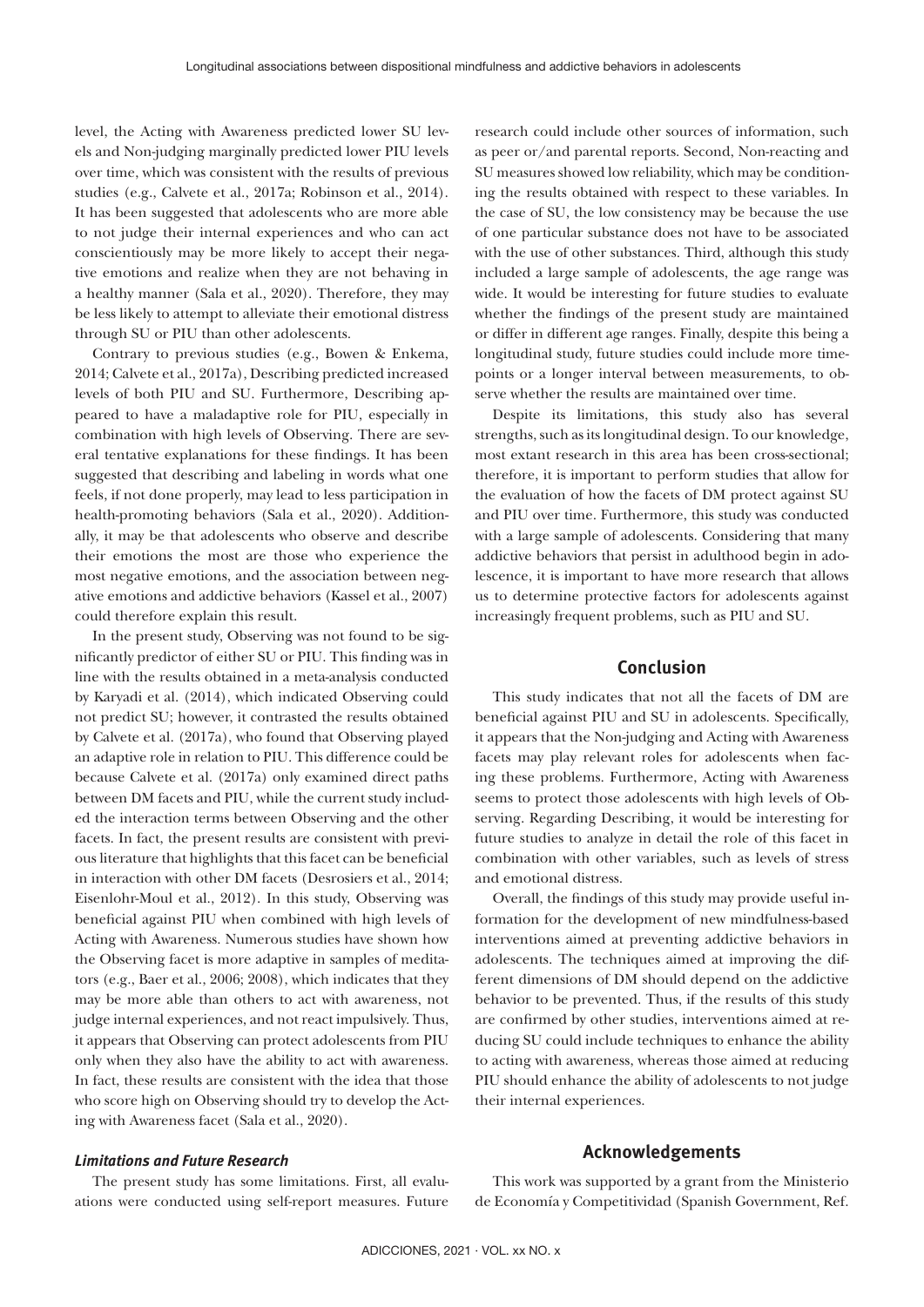PSI2015-68426-R), from the Basque Country (Ref. IT982- 16 and Ref. PI\_2016\_1\_0023), and from BBVA (PR[18]\_ SOC\_0096). Neither had a role in the study design, collection, analysis or interpretation of the data, writing the manuscript, or the decision to submit the paper for publication.

# **Conflict of interests**

Declarations of interest: none

# **References**

- Apaolaza, V., Hartmann, P., D'Souza, C. & Gilsanz, A. (2019). Mindfulness, compulsive mobile social media use, and derived stress: the mediating roles of self-esteem and social anxiety. *Cyberpsychology, Behavior and Social Networking*, *22*, 388-396. doi:10.1089/cyber.2018.0681.
- Baer, R. A., Smith G. T., Hopkins, J., Krietemeyer, J. & Toney, L. (2006). Using self-report assessment methods to explore facets of mindfulness. *Assessment, 13*, 27-45. doi:10.1177/1073191105283504.
- Baer, R. A., Smith, G. T., Lykins, E., Button, D., Krietemeyer, J., Sauer, S.,…Williams, J. M. G. (2008). Construct validity of the five facet mindfulness questionnaire in meditating and nonmeditating samples. *Assessment*, *15*, 329-342. doi:10.1177/1073191107313003.
- Bava, S. & Tapert, S. F. (2010). Adolescent brain development and the risk for alcohol and other drug problems. *Neuropsychology Review*, *20*, 398-413. doi:10.1007/s11065- 010-9146-6.
- Bishop, S. R., Lau, M., Shapiro, S., Carlson, L., Anderson, N. D., Carmody, J.,… Devins, G. (2004). Mindfulness: A proposed operational definition. *Clinical Psychology: Science and Practice, 11*, 230-241. doi:10.1093/clipsy/ bph077.
- Bowen, S. & Enkema, M. C. (2014). Relationship between dispositional mindfulness and substance use: Findings from a clinical sample. *Addictive Behaviors*, *39*, 532-537. doi:10.1016/j.addbeh.2013.10.026.
- Brown, K., West, A., Loverich, T. & Biegel, G. (2011). Assessing adolescent mindfulness: Validation of an Adapted Mindful Attention Awareness Scale in adolescent normative and psychiatric populations. *Psychological Assessment, 23*, 1023-1033. doi:10.1037/a0021338.
- Brownlie, E., Beitchman, J. H., Chaim, G., Wolfe, D. A., Rush, B. & Henderson, J. (2019). Early adolescent substance use and mental health problems and service utilisation in a school-based sample. *The Canadian Journal of Psychiatry*, *64*, 116-125. doi:10.1177/0706743718784935.
- Calvete, E. & Estévez A. (2009). Substance use in adolescents: The role of stress, impulsivity, and schemas related to lack of limits. *Adicciones, 21,* 49-56. doi:10.20882/ adicciones.251.
- Calvete, E., Fernández-González, L., Echezarraga, A. & Orue, I. (2019). Dispositional mindfulness profiles in adolescents and their associations with psychological functioning and hypothalamic-pituitary-adrenal axis hormones. *Journal of Youth and Adolescence*, 1-14. doi:10.1007/s10964-019-01128-6.
- Calvete, E., Gámez-Guadix, M. & Cortazar, N. (2017a). Mindfulness facets and problematic Internet use: A sixmonth longitudinal study. *Addictive Behaviors*, *72*, 57-63. doi:10.1016/j.addbeh.2017.03.018.
- Calvete, E., Orue, I. & Sampedro, A. (2017b). Does the acting with awareness trait of mindfulness buffer the predictive association between stressors and psychological symptoms in adolescents? *Personality and Individual Differences*, *105*, 158-163. doi:10.1016/j.paid.2016.09.055.
- Calvete, E. & Royuela-Colomer, E. (2016). Measurement of dispositional mindfulness in children and adolescents: A review of available self-report measures in Spanish. *Mindfulness & Compassion, 1, 58-67. doi:10.1016/j.min*com.2016.11.001.
- Calvete, E., Sampedro, A. & Orue, I. (2014). Propiedades psicométricas de la versión española de la "Escala de atención y conciencia plena para adolescentes" (Mindful Attention Awareness Scale - Adolescents) (MAAS-A). *Psicología Conductual*, *22*, 277-291.
- Caplan, S. E. (2010). Theory and measurement of generalized problematic Internet use: A two-step approach. *Computers in Human Behavior, 26,* 1089–1097. doi:10.1016/j. chb.2010.03.012.
- Cortazar, N. & Calvete, E. (2019). Dispositional mindfulness and its moderating role in the predictive association between stressors and psychological symptoms in adolescents. *Mindfulness*, *10*, 2046-2059. doi:10.1007/ s12671-019-01175-x.
- Cortazar, N., Calvete, E., Fernández-González, L. & Orue, I. (2020). Development of a short form of the Five Facet Mindfulness Questionnaire -Adolescents (FFMQ-A) for children and adolescents. *Journal of Personality Assessment*, *102*, 641-652. doi:10.1080/00223891.2019.1616206 .
- Dawson, J. F. (2018). *Interpreting Interaction Effects*. Retrieved February 18, 2020, from http://www.jeremydawson. com/slopes.htm.
- Desrosiers, A., Vine, V., Curtiss, J. & Klemanski, D. H. (2014). Observing nonreactively: A conditional process model linking mindfulness facets, cognitive emotion regulation strategies, and depression and anxiety symptoms. *Journal of Affective Disorders, 165*, 31-37. doi:10.1016/j.jad.2014.04.024.
- Eisenlohr-Moul, T. A., Walsh, E. C., Charnigo, R. J., Lynam, D. R. & Baer, R. A. (2012). The "what" and the "how" of dispositional mindfulness. *Assessment, 19*, 276-286. doi:10.1177/1073191112446658.
- Fernández, A.C., Wood, M. D., Stein, L. A. R. & Rossi, J. S. (2010). Measuring mindfulness and examining its rela-